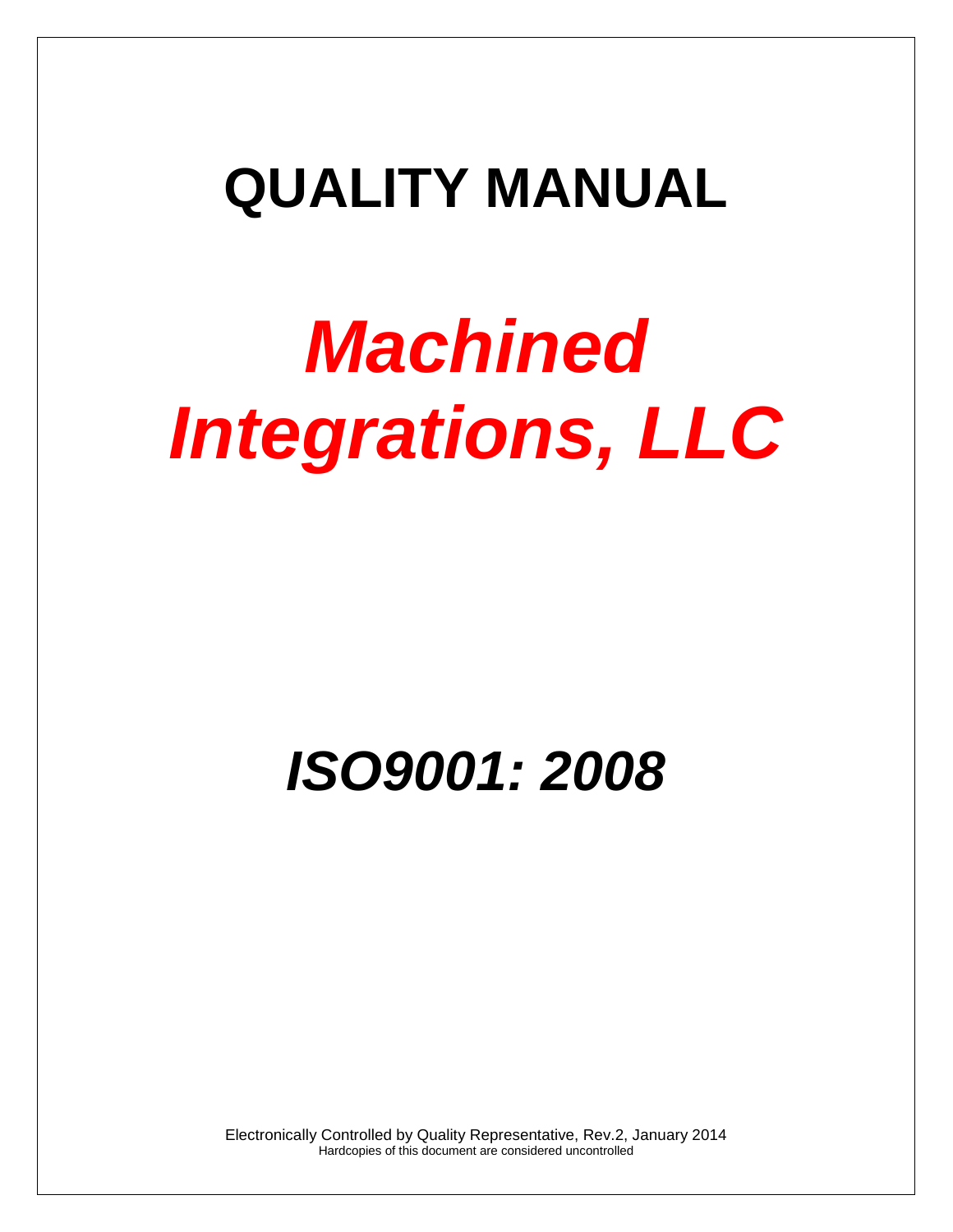### *Machined Integrations, LLC* **Quality Manual**

### TABLE OF CONTENTS

| <b>SECTION</b>   | <b>ELEMENT</b>                        | PAGE No.       |
|------------------|---------------------------------------|----------------|
| $\mathbf{A}$     | Revision and Approval Log             | 3              |
| $\bf{B}$         | <b>Quality Policy</b>                 | $\overline{4}$ |
| $\boldsymbol{0}$ | Introduction                          | 5              |
| $\mathbf{1}$     | Scope                                 | 6              |
| $\overline{2}$   | Normative Reference                   | 6              |
| 3                | <b>Terms and Definitions</b>          | 6              |
| $\overline{4}$   | <b>Quality Management System</b>      | 7              |
| 5                | <b>Management Responsibility</b>      | 10             |
| 6                | <b>Resource Management</b>            | 13             |
| $\overline{7}$   | <b>Product Realization</b>            | 15             |
| 8                | Measurement, Analysis and Improvement | 21             |

.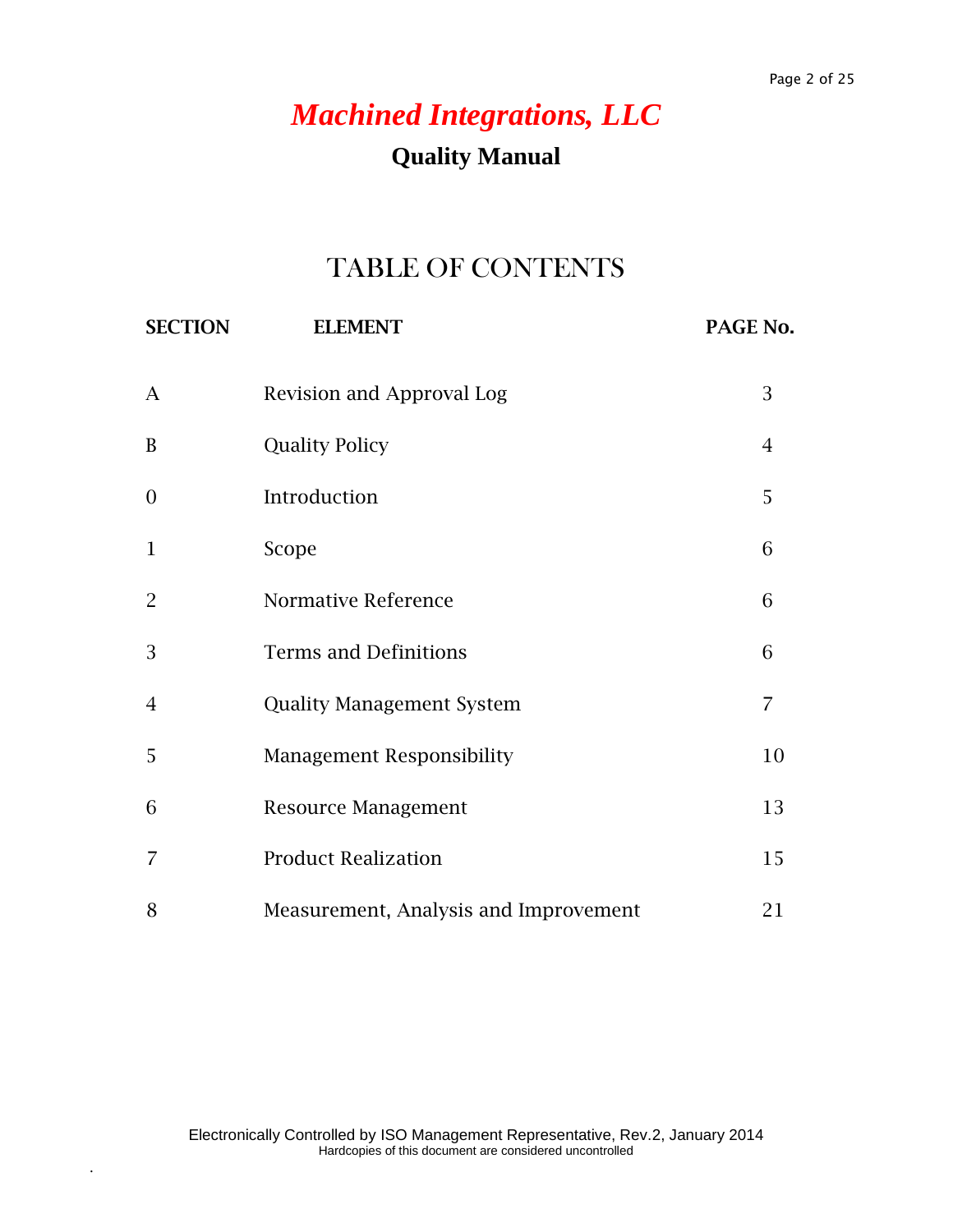#### **Quality Manual**

### **(A) Revision and Approval Log**

**Revision Level** Release

 **1 Original 2 January 2014**

#### **APPROVALS:**

.

President: Denis Petit

Managing Partner – Accounting & Finance: Jari Bonenfant

Document: Level I, Rev.2, January 2014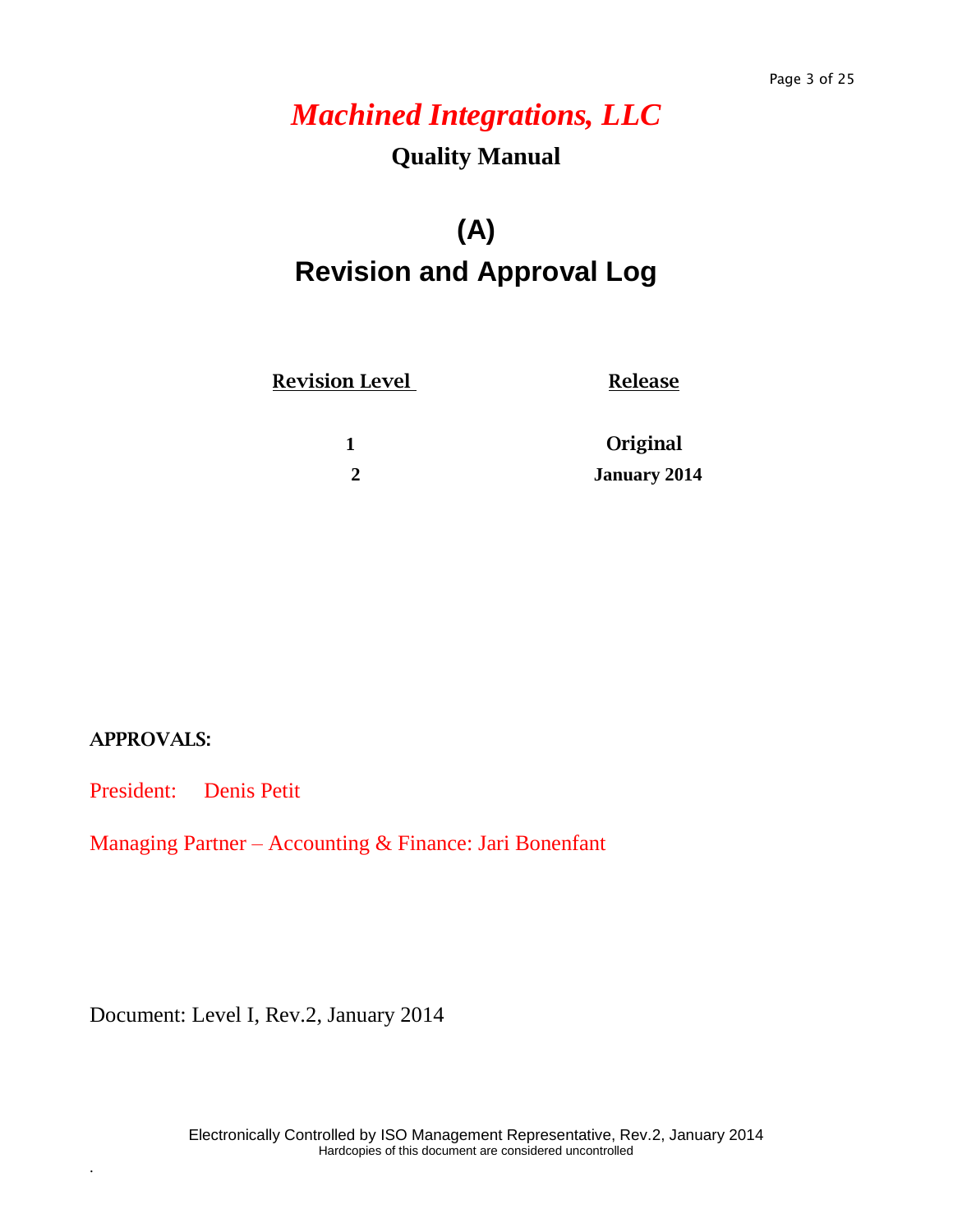**Quality Manual**

### **(B) QUALITY POLICY**

### Machined Integrations' Quality Policy:

We At Machined Integrations Are Committed To Customer Satisfaction By Meeting or Exceeding Our Customers' Needs, With a Commitment To Continuous Improvement And The Requirements of ISO 9001:2008.We Review the Continued Suitability of This Policy; Promote it Throughout the Organization, Assure Compliance with All Requirements and Continually Maintain the Effectiveness of our QMS.

President: Denis Petit

Managing Partner – Accounting & Finance: Jari Bonenfant

**January 9, 2014**

.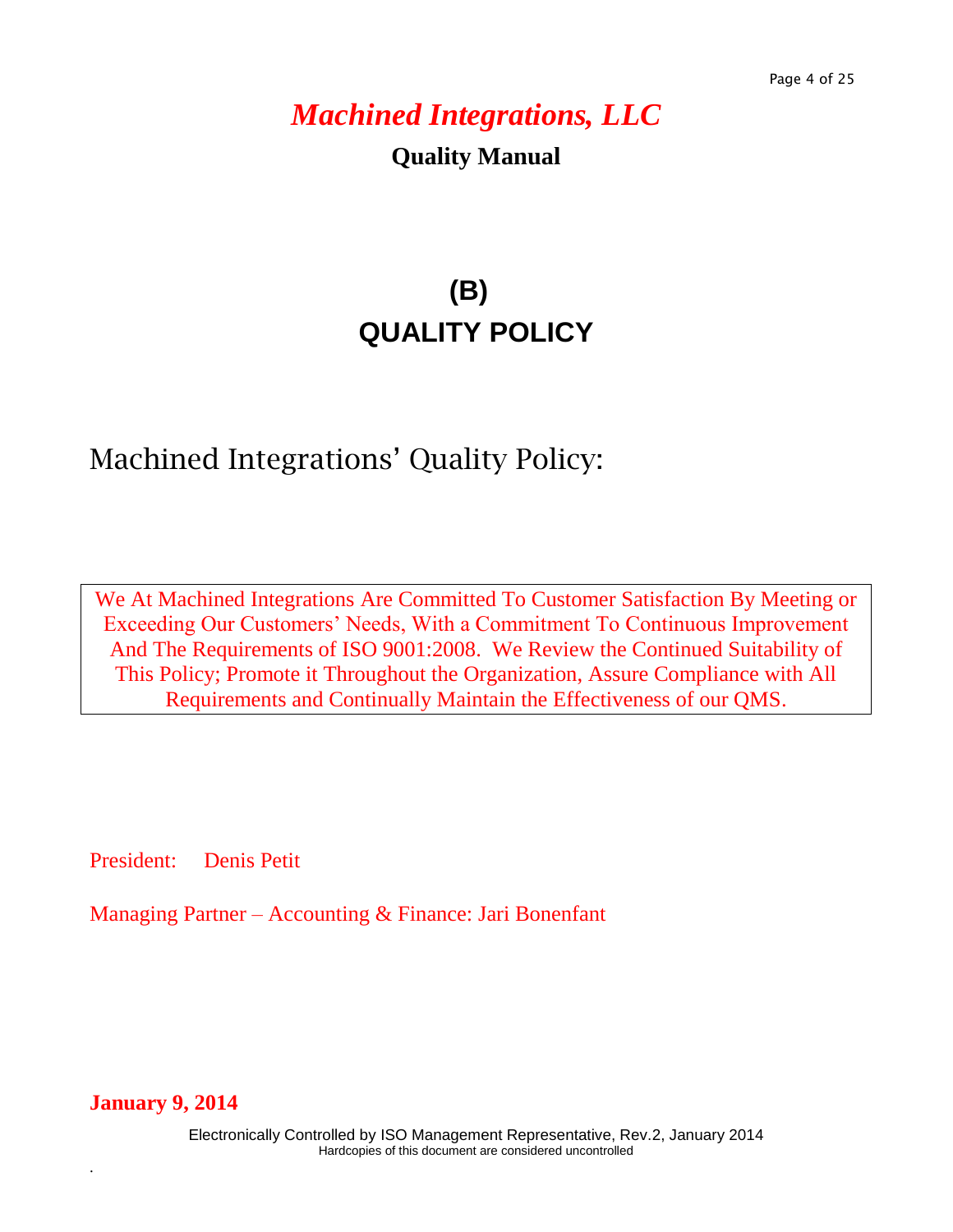**Quality Manual**

### **(0) INTRODUCTION**

#### **0.1 General**

.

This (QSM) Quality Systems Manual (Quality Manual, Level I) specifies requirements for Machined Integrations to address Customer satisfaction, to meet Customer, statutory and applicable regulatory requirements, applicable to the product and to meet ISO9001: 2008 requirements.

#### **0.2 Process Approach**

Machined Integrations determines and manages numerous linked activities (processes/procedures) in Level II and III documentation to enable the transformation of inputs into outputs. The application of a system of processes with the identification and interactions of these processes and their management to produce the desired outcome is a process approach. When used within the QMS, emphasis is on a) understanding and meeting requirements, b) the need to consider processes in terms of added value, c) obtaining results of process performance and effectiveness and d) continual improvement of processes based on objective measurement.

This Manual has adopted the process approach to quality management. Machined Integrations has adopted two linked process approaches to quality management. These approaches, followed throughout the company's processes, include the P-D-C-A (Plan-Do-Check-Act) and D-M-A-I-C (Define-Measure-Analyze-Improve-Control) methodologies.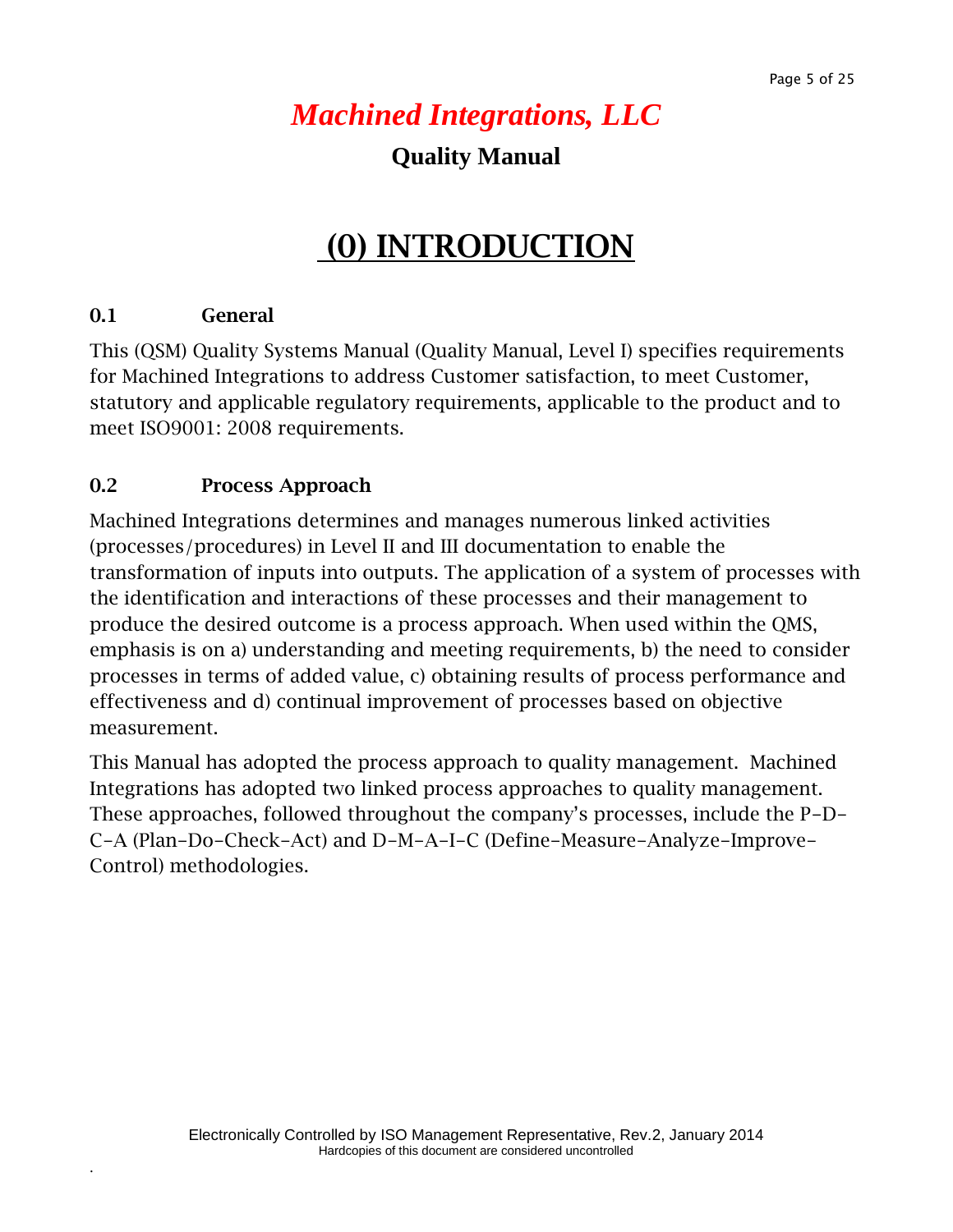#### **Quality Manual**

### **(1) SCOPE**

#### **1.1 General**

.

This document specifies requirements for a quality management system where Machined Integrations demonstrates its ability to provide consistent product and service that meet Customer and applicable statutory and regulatory requirements, and aims to enhance Customer satisfaction through the effective application of the system, including processes for continual improvement of the system and the assurance of conformity to Customer and applicable statutory and regulatory requirements.

#### **1.2 Application/Exclusions**

Machined Integrations excludes7.3 "Design" from the scope of its business and all operating processes and procedures.

### **(2) NORMATIVE REFERENCE**

**Standards** 

ISO9001 Fourth Edition 2008-11-15 (ISO 9001:2008(E))

### **(3) TERMS AND DEFINITIONS**

Throughout the text of this manual, wherever the term "product" occurs, it also means "service".

The term "product" applies to product intended for, or required by, the Customer and b) any intended output resulting from the product realization processes.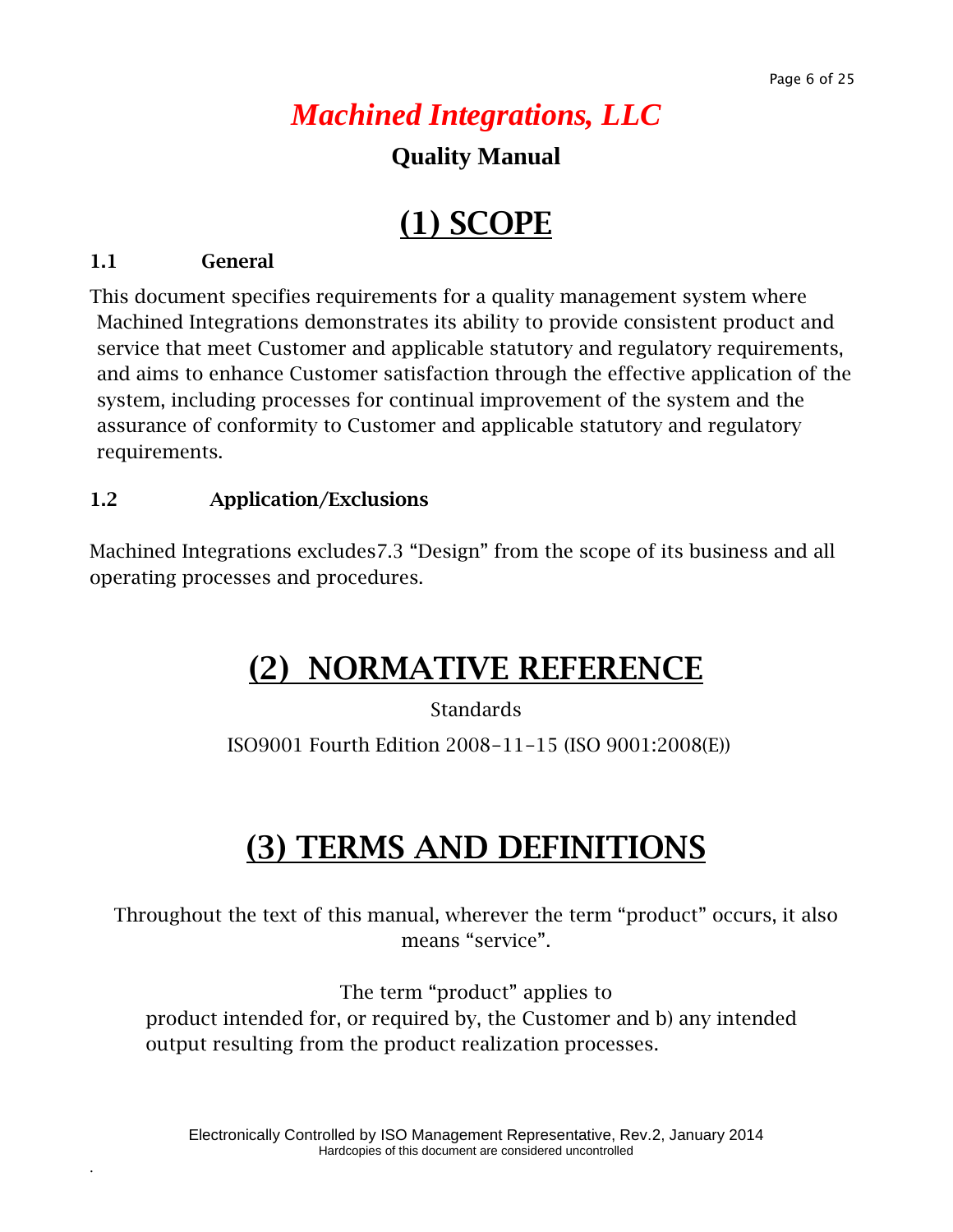#### **Quality Manual**

### **4.0 QUALITY MANAGEMENT SYSTEM**

#### **4.1 General Requirements**

.

Machined Integrations has established, documents, implements, maintains and continually improves its quality management system in accordance with the requirements of ISO 9001:2008.

To implement the quality management system, Machined Integrations:

- a) determines the processes needed for the quality management system,
- b) determines the sequence and interaction of these processes,
- c) determines criteria and methods required to ensure the effective operation and control of these processes,
- d) ensures the availability of information necessary to support the operation and monitoring of these processes and
- e) measures, monitors where applicable and analyzes these processes, and implements action necessary to achieve planned results and continual improvement.
- f) implements actions necessary to achieve planned results and continual improvement of these processes.

Machined Integrations manages all processes in accordance with the requirements of ISO 9001:2008.

Where Machined Integrations chooses to outsource any process that affects product conformity to requirements, the company ensures control over these processes.

Note: Processes needed for the quality management system, include processes for management activities, provision of resources, product realization, measurement, analysis and improvement. An "outsourced process" is a process that the company needs for its QMS and which the company chooses to have performed by an external party. Machined Integrations is responsible for control of all Customer, statutory and regulatory requirements in all outsource situations. The type and extent of control are influenced by factors such as, a) the potential impact of outsourcing on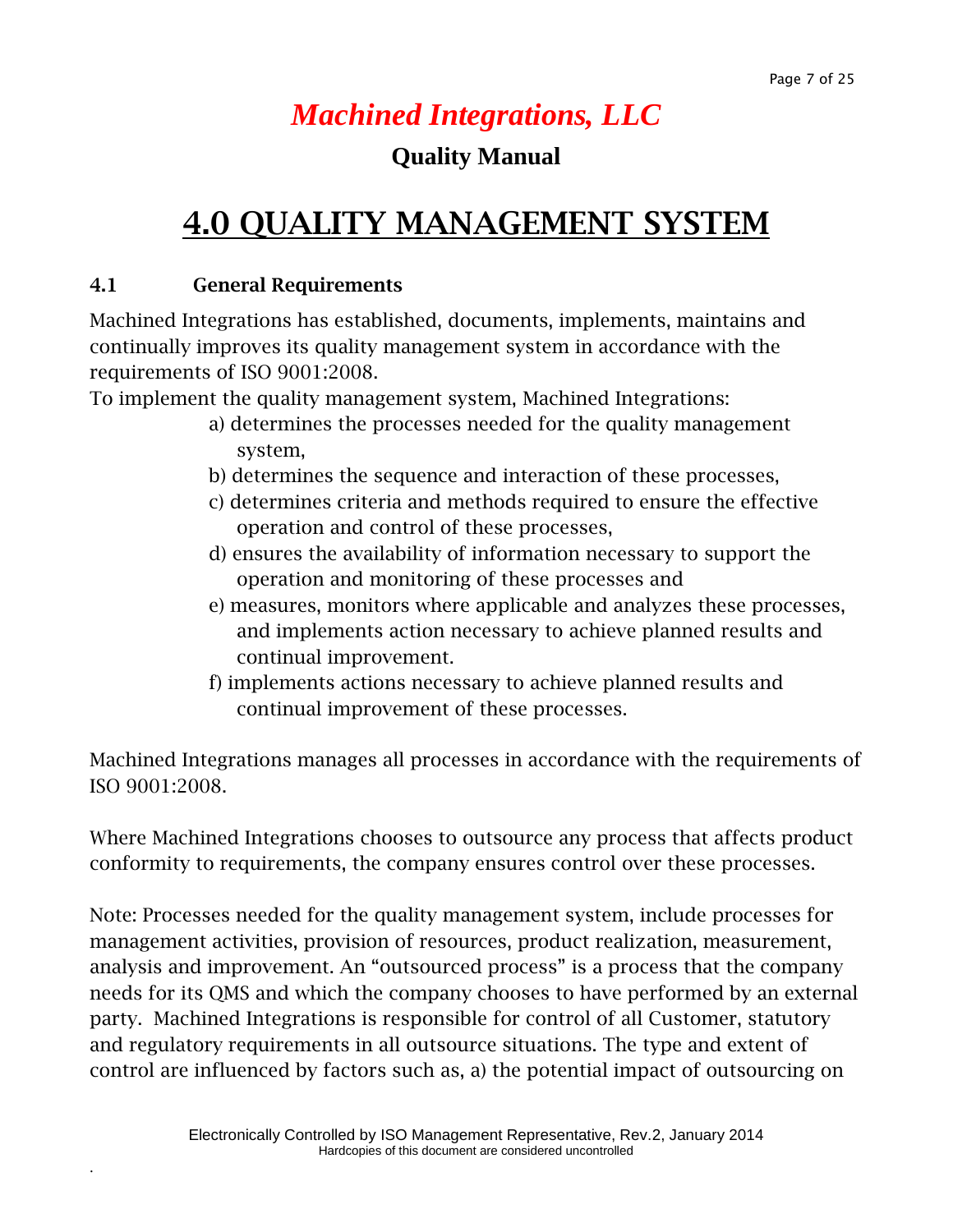#### **Quality Manual**

Machined Integrations' ability to provided conforming product, b) the degree to which the control for the process is shared and c) the capability of achieving the necessary control through the application of 7.4.

#### **4.2 Documentation Requirements**

#### **4.2.1 General**

The quality management system documentation includes:

a) documented quality policy and objectives,

- b) this quality manual,
- c) required documented procedures and records,
- d) documents, including records, determined by the company to be necessary to ensure effective planning, operation and control (4.2.3).

#### **4.2.2 Quality Manual**

This quality manual has been established and maintained to include, at a minimum: a) the scope of the quality management system, including details of, and justification for, any exclusions,

b) the documented procedures established for the quality management system and c) a description of the interaction between the processes of the quality management system.

This quality manual is a controlled document.

#### **4.2.3 Control of Documents**

.

Documents required for the quality management system are controlled. Records are a special type of document and are controlled according to the requirements given in 4.2.4, below. Documented procedures have been established:

a) to approve documents for adequacy prior to issue,

b) to review and update as necessary and re-approve documents,

c) to ensure that changes and the current revision status of documents are identified,

d) to ensure that relevant versions of applicable documents are available at points of use,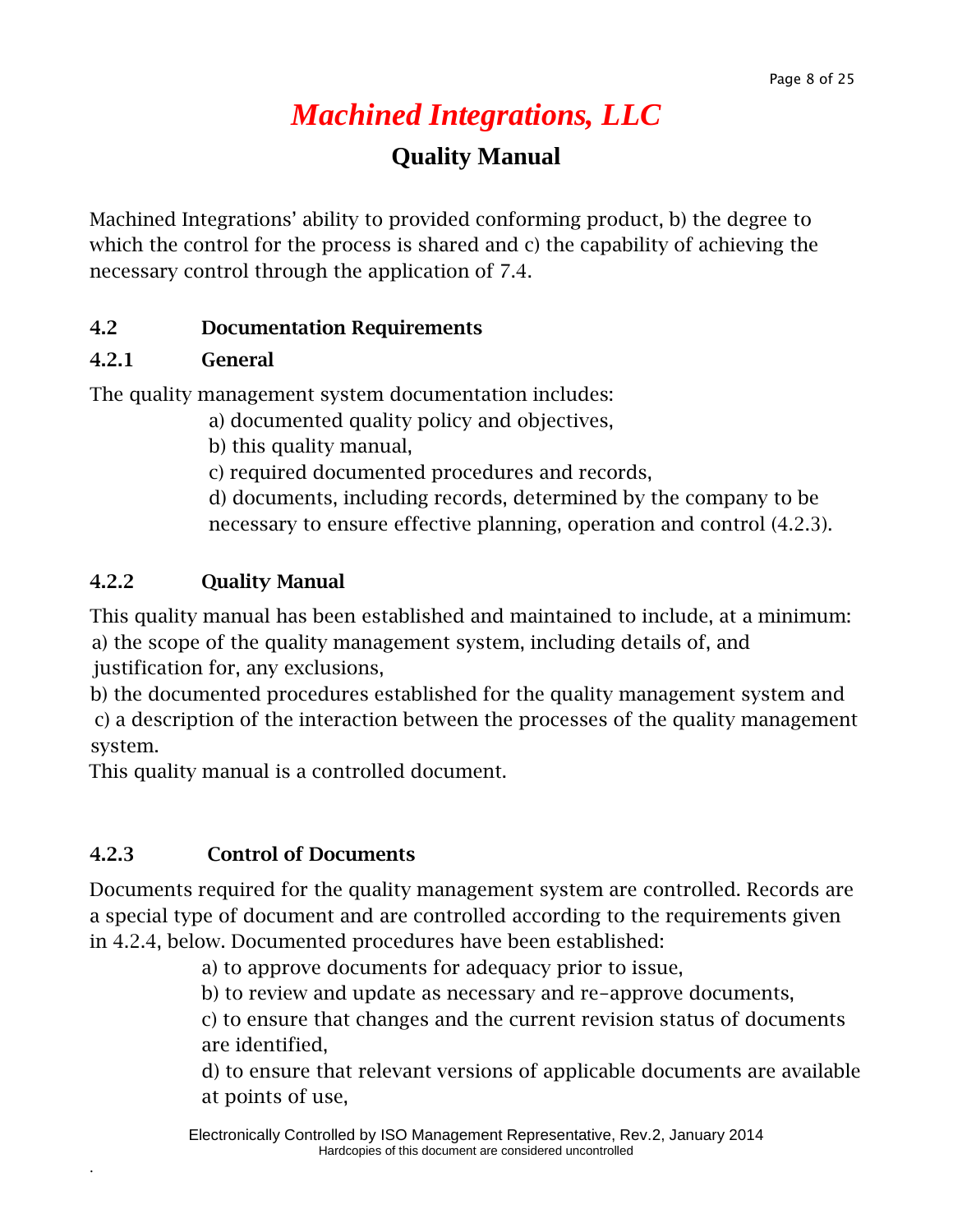### *Machined Integrations, LLC* **Quality Manual**

e) to ensure that documents remain legible and readily identifiable, f) to ensure that documents of external origin determined by the company to be necessary for the planning and operation of the QMS are identified and their distribution controlled and g) to prevent the unintended use of obsolete documents, and to apply suitable identification to them if they are retained for any purpose.

The Quality Management System is comprised of four levels:

#### • **Level I - Quality Manual (QM)**

An overview document which outlines the requirements and how the requirements of ISO 9001:2008 are satisfied.

#### • **Level II- Procedures**

Identifies the procedures utilized to comply with quality requirements of ISO 9001:2008. The procedures are written to address the everyday business requirements as well as provide for special requirements dictated by the customer or internal forces.

#### • **Level III - Work Instructions (WIs)**

Detailed "how-to" instructions regarding techniques or unique processes. These are utilized when required and may include the use of flowcharts as instructional documents.

#### • **Level IV - Documents or Records**

These (records) provide objective evidence that the procedures are utilized and are effective.

#### **4.2.4 Control of Quality Records**

.

Records established to provide evidence of conformity to requirements and to the effective operation of the quality management system are controlled. The company has established a documented procedure to define the controls needed for the identification, storage, protection, retrieval, retention and disposition of records. Records are legible, readily identifiable and retrievable.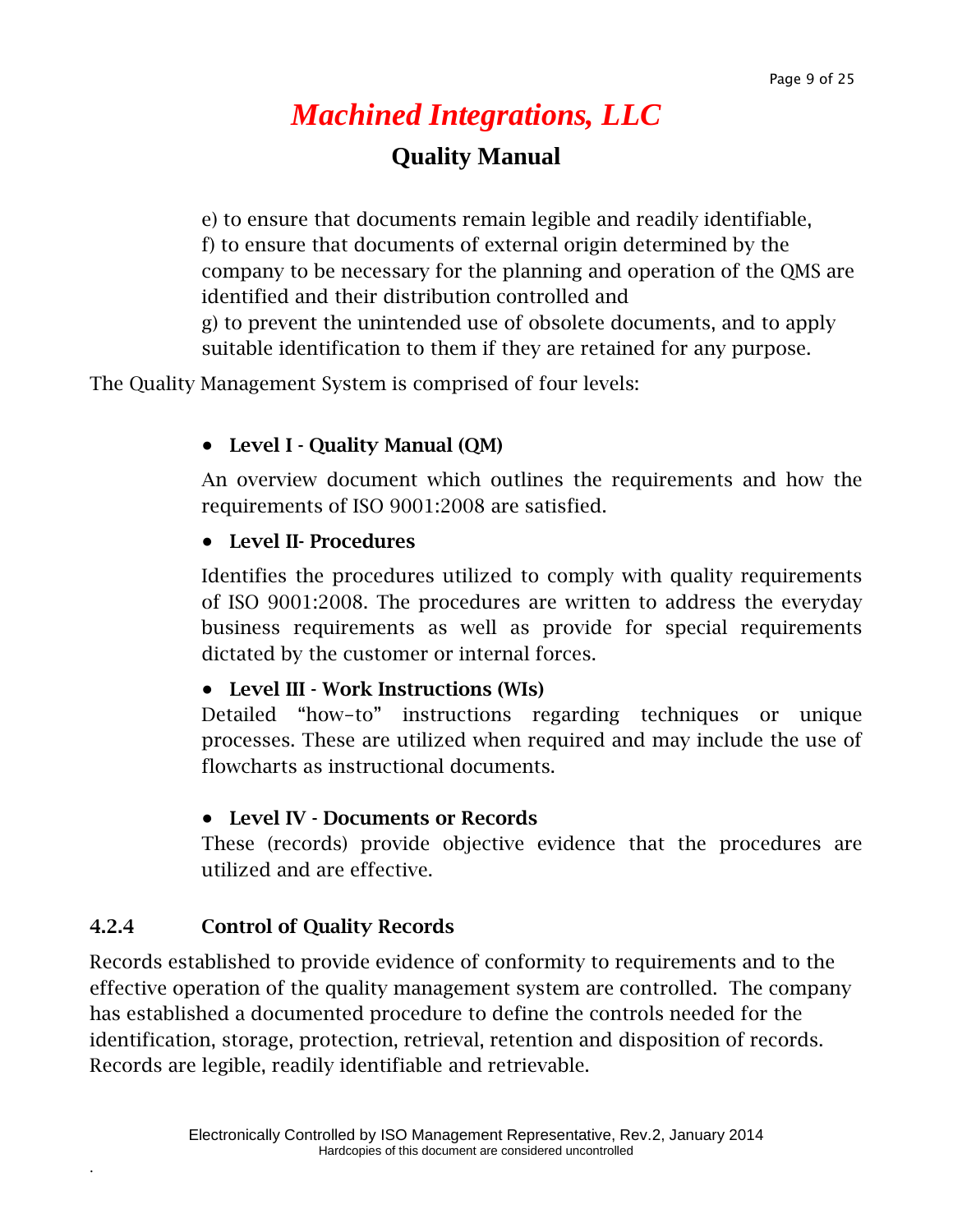#### **Quality Manual**

### **5.0 MANAGEMENT RESPONSIBILITY**

#### **5.1 Management Commitment**

Top Management provides evidence of commitment to the development and improvement of the quality management system by:

> a) communicating to Machined Integrations the importance of meeting Customer as well as regulatory requirements; (if applicable),

- b) establishing the quality policy and quality objectives,
- c) conducting management reviews and
- d) ensuring the availability of necessary resources.

#### **5.2 Customer Focus**

Top Management ensures that Customer needs and expectations are determined per procedures Product Realization 7.0, Customer-Related Processes, converted into requirements and fulfilled with the aim of achieving Customer satisfaction.

#### **5.3 Quality Policy**

The President has defined the Company's Quality Policy. This policy:

- a) is appropriate to the purpose of Machined Integrations,
- b) includes a commitment to meeting requirements and to continual improvement,
- c) provides a framework for defining, establishing, documenting and reviewing quality objectives,
- d) is communicated and understood at appropriate levels within the company and
- e) is reviewed for continuing suitability.

#### **5.4 Planning**

.

#### **5.4.1 Quality Objectives**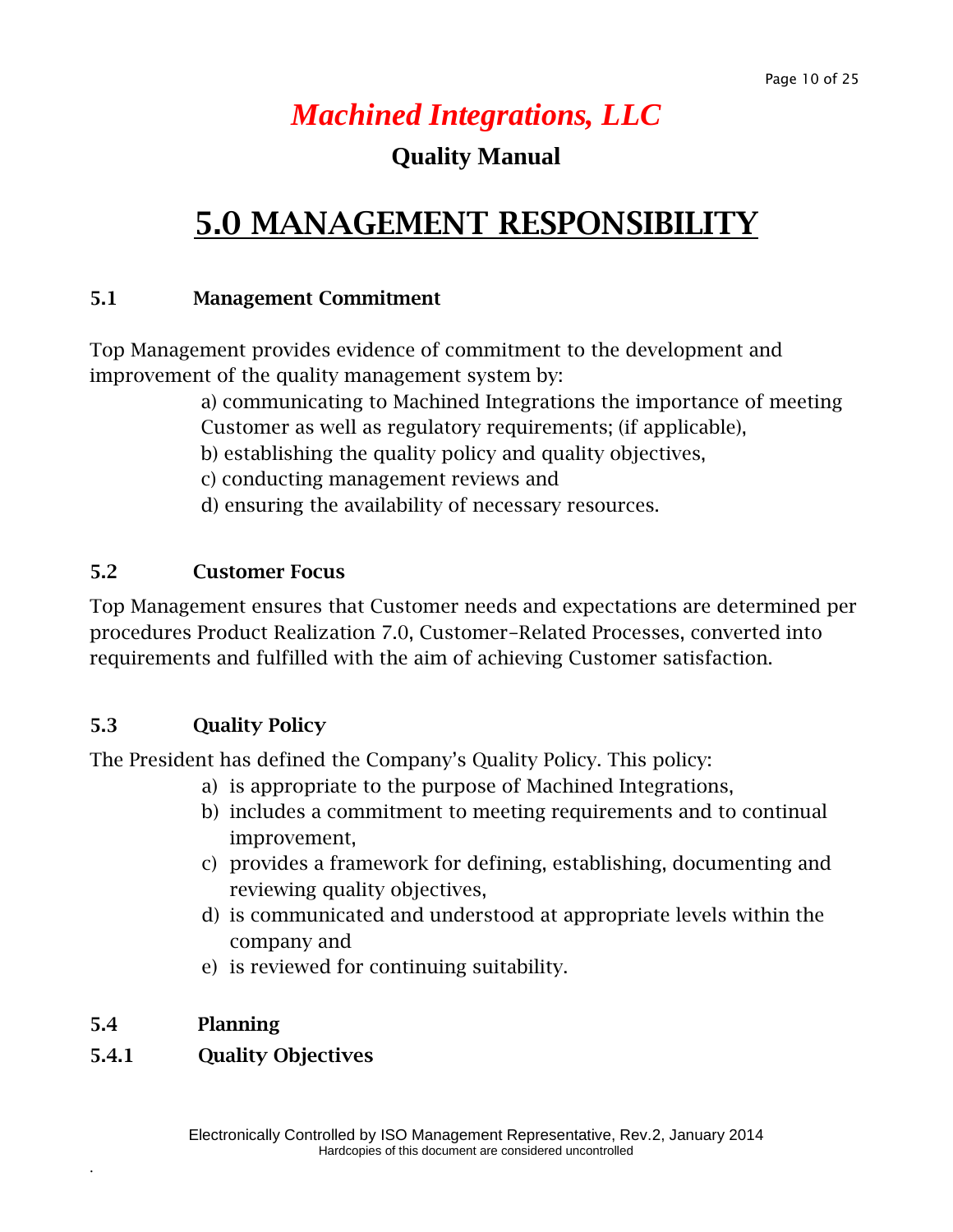#### **Quality Manual**

The Partnership ensures that quality objectives, including those needed to meet requirements for service, are established within Machined Integrations. The quality objectives are measurable and consistent with the quality policy and include the commitment to continual improvement as well as those needed to meet requirements for service.

#### **5.4.2 Quality Management System Planning**

Top Management ensures that the resources needed to achieve the quality objectives are identified and planned. The quality plan is documented and kept according to procedures 5.0 Management Responsibility and 7.0 Product Realization. The Management Representative ensures that change is conducted in a controlled manner and that the integrity of the quality management system is maintained during this change.

#### **5.5 Responsibility, Authority and Communication**

#### **5.5.1 Responsibility and Authority**

Top Management ensures that responsibilities and authorities are defined and communicated within the organization.

#### **5.5.2 Management Representative**

The Partnership has appointed the Managing Partner - Operations, a member of the company's management, as the Representative who, irrespective of other responsibilities, has the responsibility and authority for:

- a) ensuring that processes of the quality management system are established, implemented and maintained,
- b) reporting to top management on the performance of the quality management system, including needs for improvement and
- c) promoting awareness of Customer requirements throughout Machined Integrations.

#### **5.5.3 Internal Communication**

.

Machined Integrations has created appropriate communication processes to ensure communication among its various levels and functions regarding the processes of the quality management system and their effectiveness.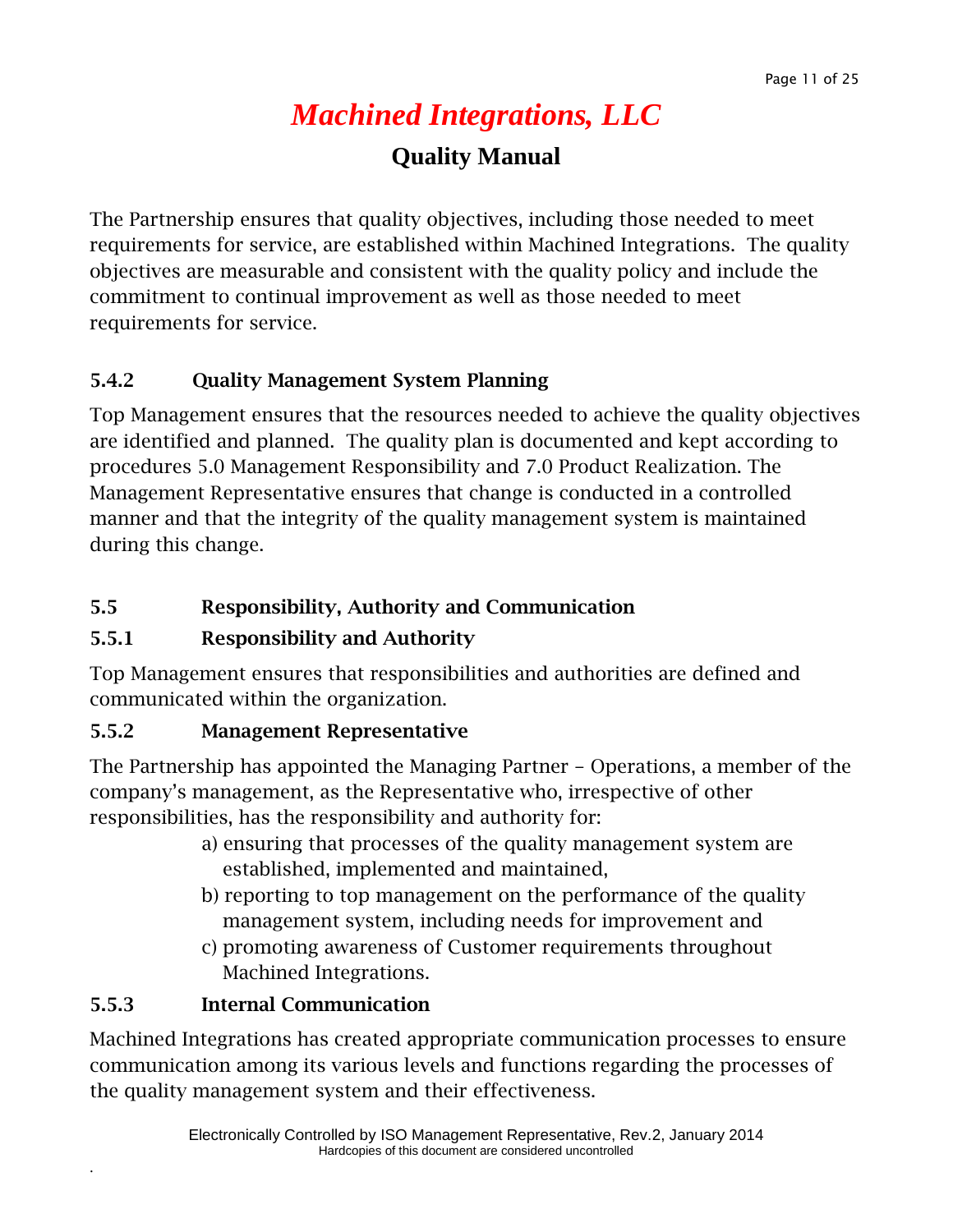#### **Quality Manual**

#### **5.6 Management Review**

#### **5.6.1 General**

The Machined Integrations' management team reviews the quality management system at least once per year to ensure its continuing suitability, adequacy and effectiveness. This review evaluates any need for changes to Machined Integrations' Quality Management System while assessing opportunity for improvement, including our quality policy and quality objectives.

#### **5.6.2 Review Input**

Input to management review includes current performance and improvement opportunities related to the following:

- a) audits results,
- b) feedback from internal and external Customers,
- c) process performance and service conformance,
- d) status of preventive and corrective actions,
- e) follow-up actions from earlier management reviews,
- f) changes that could affect the quality management system and
- g) recommendations for improvement

#### **5.6.3 Review Output**

.

The outputs from the management review include actions or decisions related to the:

- a) improvement of the quality management system and its processes,
- b) improvement of service related to Customer requirements and
- c) resource needs.

Results of management reviews are recorded and maintained.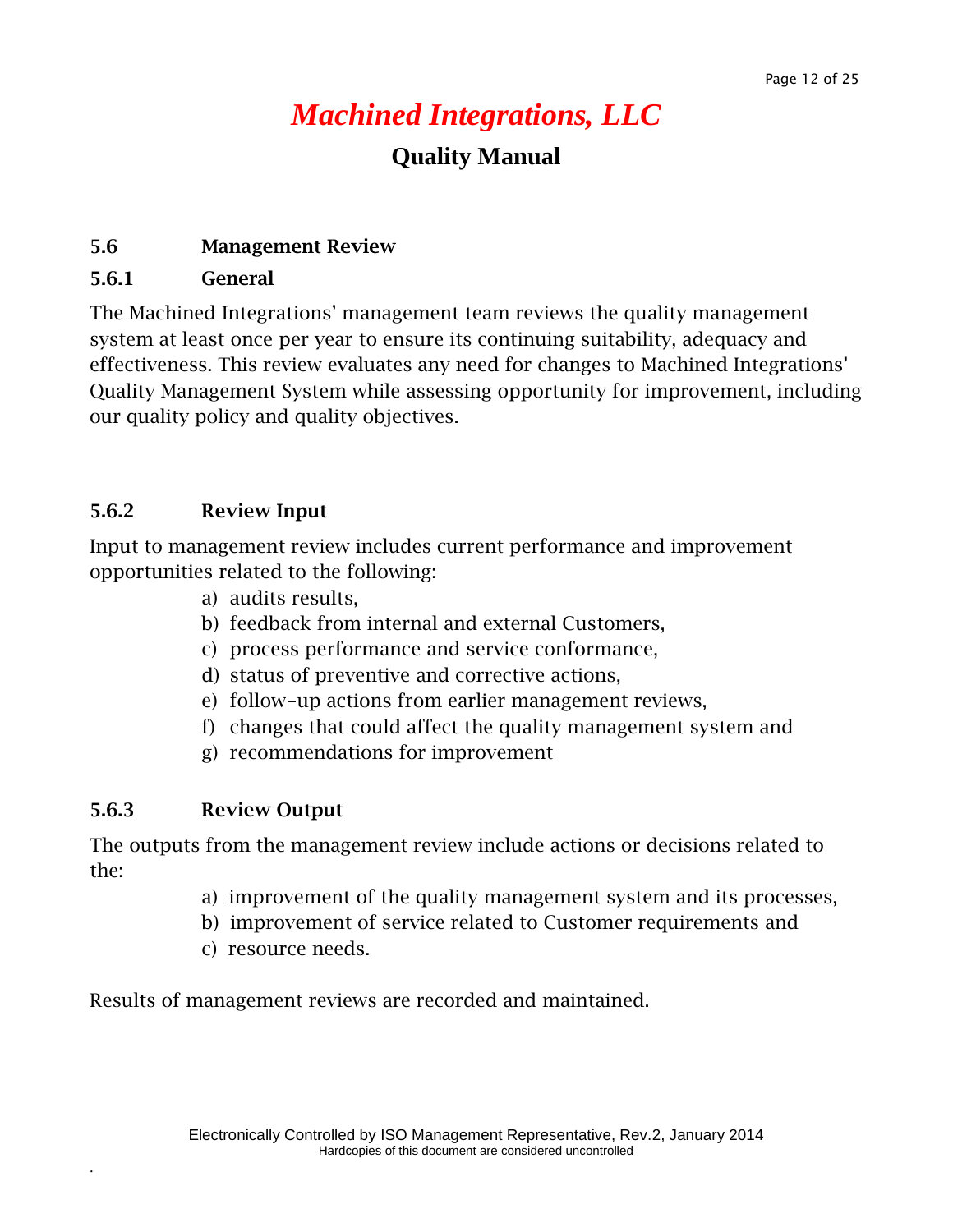#### **Quality Manual**

### **6.0 RESOURCE MANAGEMENT**

#### **6.1 Provision of Resources**

The Machined Integrations Partnership working with staff, reviews resource needs to a) implement and maintain the quality system and continually improve its effectiveness and b) enhance Customer satisfaction by meeting Customer requirements.

#### **6.2 Human Resources**

#### **6.2.1 General**

Personnel performing work affecting conformity to product requirements are competent on the basis of appropriate education, training skills and experience.

#### **6.2.2 Competence, training and awareness**

Machined Integrations management:

a) determines the necessary competence of personnel performing work affecting conformity to product requirements,

b) where applicable, provides training or takes other action to achieve the necessary competence,

c) evaluates the effectiveness of actions taken,

d) ensures that its employees are aware of the relevance and importance of their activities and how they contribute to the achievement of the quality objectives and

e) maintains appropriate records of education, experience, training and qualifications.

#### **6.3 Infrastructure**

.

Machined Integrations determines, provides and maintains the infrastructure needed to achieve conformity to product requirements, including:

a) workspace buildings and applicable utilities,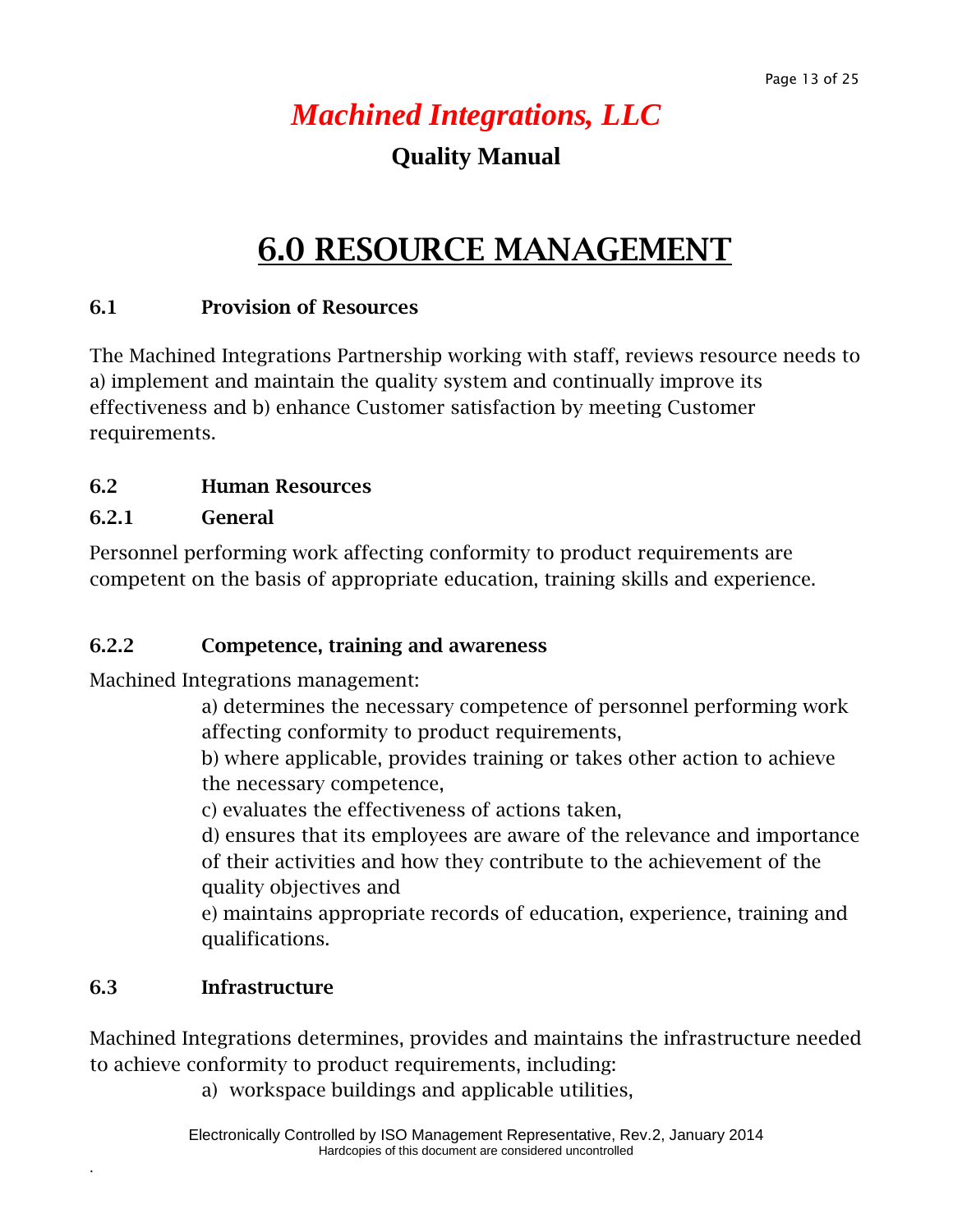#### **Quality Manual**

b) process equipment (hardware and software) and c) supporting services (such as transport, communication or information systems).

#### **6.4 Work Environment**

.

Machined Integrations has determined and manages a work environment needed to achieve conformity to product requirements.

Overall safety is paramount at Machined Integrations. The company constantly and consistently takes all safety measures and precautions as part of the scope of its business. The company maintains a published Safety Manual, has an active and robust Safety Committee and meets or exceeds all local, state and federal safety and health regulatory requirements.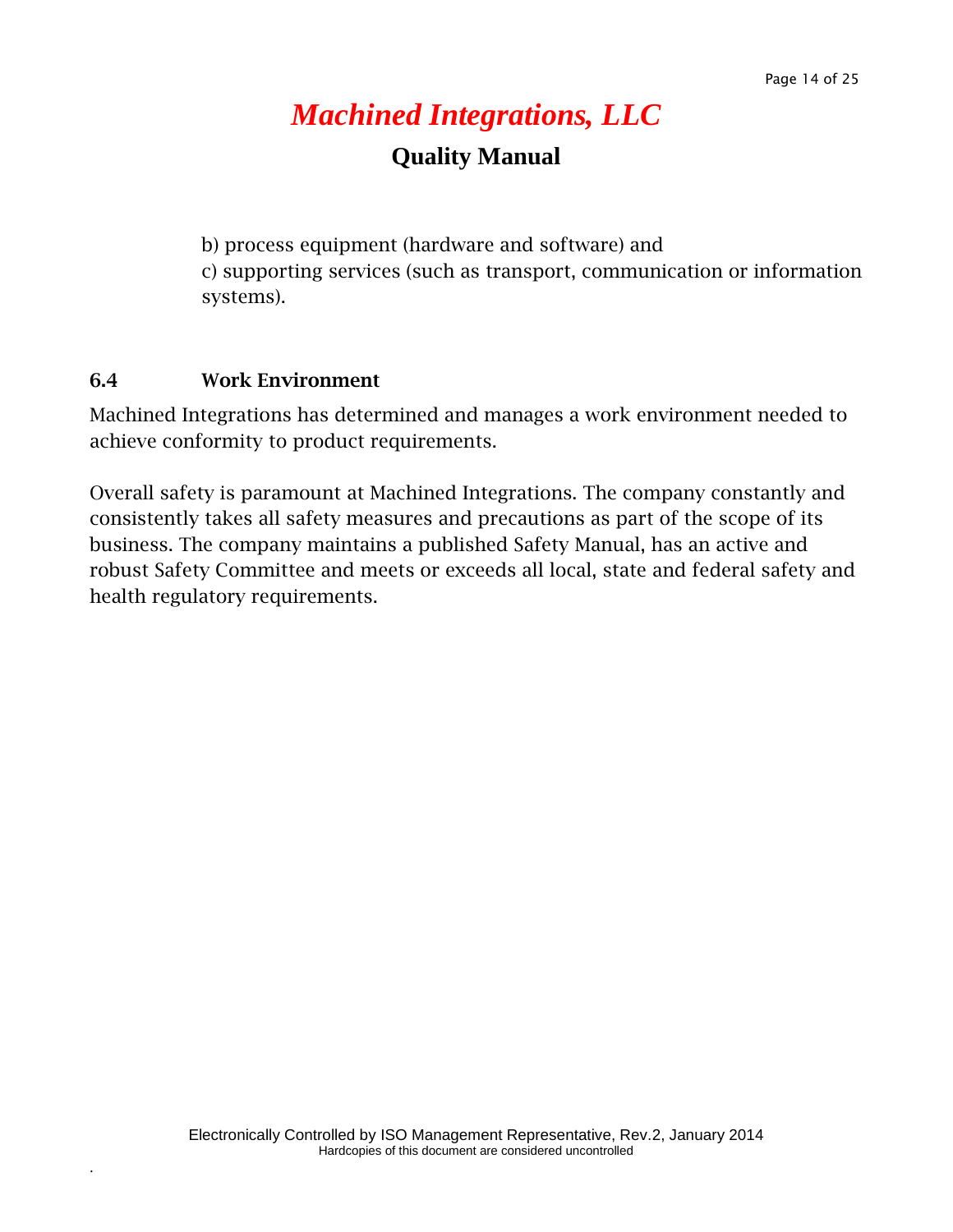#### **Quality Manual**

### **7.0 PRODUCT REALIZATION**

#### **7.1 Planning of Product Realization**

Machined Integrations has planned and developed the necessary processes for product realization. Planning for this product realization is consistent with the requirements of other processes of the quality management system. In planning the processes for realization of product, Machined Integrations has determined the following, as appropriate:

a) quality objectives for the product, project or contract,

b) the need to establish processes and documents, and to provide resources specific to the product,

c) verification, validation, monitoring, measurement, inspection and testing where applicable, specific to the product and the criteria for acceptability and

d) the records that are necessary to provide confidence of conformity of the processes and resulting product.

The output of this planning is in a form suitable for the company's method of operation.

#### **7.2 Customer-Related Processes**

.

#### **7.2.1 Determination of Requirements Related to the Product**

Machined Integrations determines Customer requirements including:

- a) requirements specified by the Customer, including the requirements for delivery and post-delivery activities,
- b) requirements not specified by the Customer but necessary for intended or specified use,
- c) regulatory and statutory requirements applicable to product, and
- d) any additional requirements considered necessary by the company.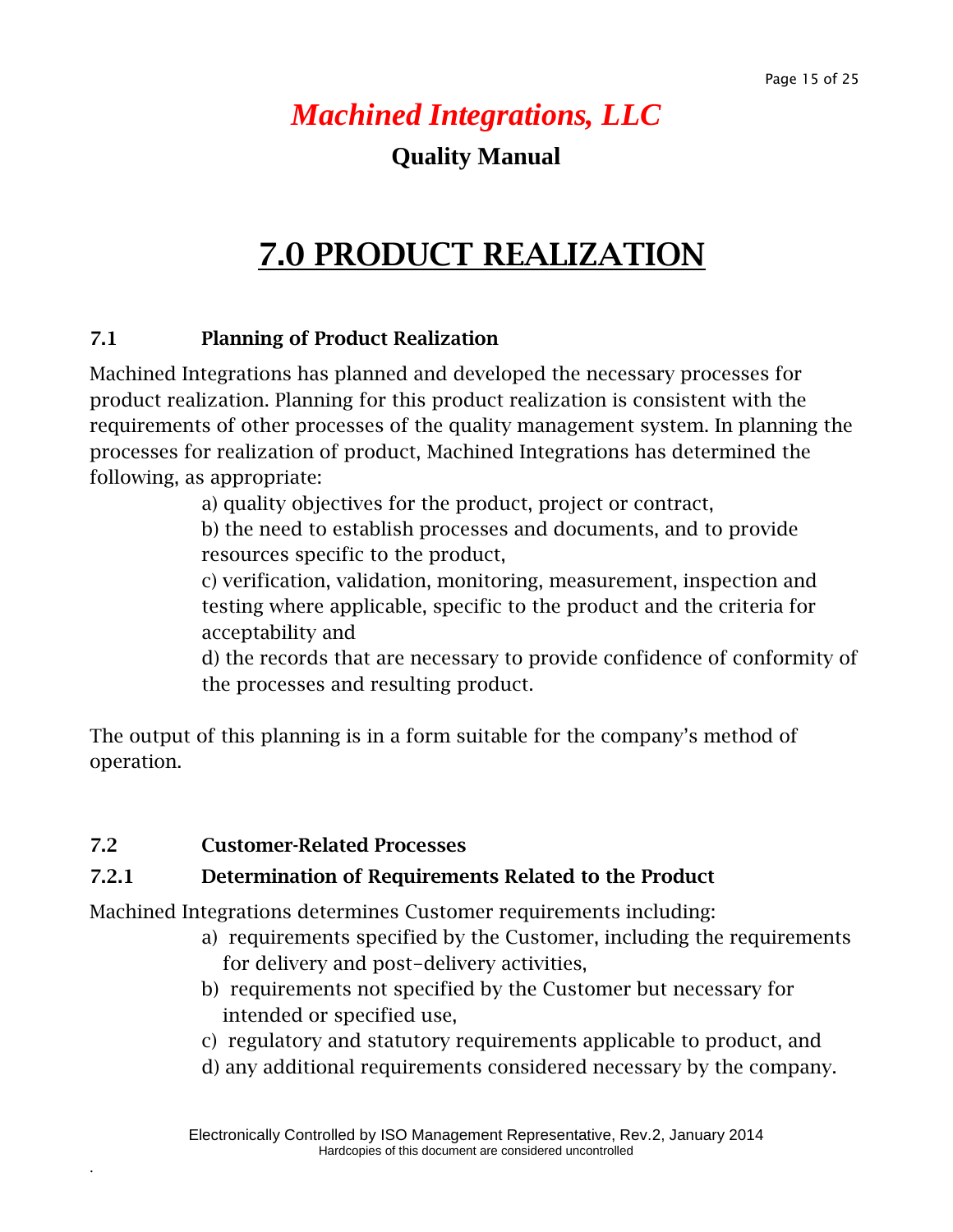#### **Quality Manual**

Note: Post-delivery activities include, for example, actions under warranty provisions, contractual obligations such as maintenance services and supplementary services as recycling or final disposal.

#### **7.2.2 Review of Product Requirements**

Machined Integrations reviews the requirements related to product. This review is conducted prior to the commitment to supply a product to the Customer (e.g. submission of a purchase order, acceptance of a contract or order, acceptance of contract changes) and ensures that:

- a) product requirements are defined,
- b) contract and order requirements differing from those previously expressed are resolved, and
- c) the company has the ability to meet defined requirements.

The results of the review and subsequent follow-up actions are recorded and maintained.

When the Customer provides no documented statement of requirement, The Customer requirements shall be confirmed by the company prior to acceptance.

Where product requirements are changed, Machined Integrations ensures that relevant documentation is amended and that relevant personnel are made aware of the changed requirements.

#### **7.2.3 Customer Communication**

.

Machined Integrations determines and implements effective arrangements for communicating with Customers relating to:

- a) product information,
- b) inquiries, contracts or order handling, including amendments and
- c) Customer feedback, including Customer complaints.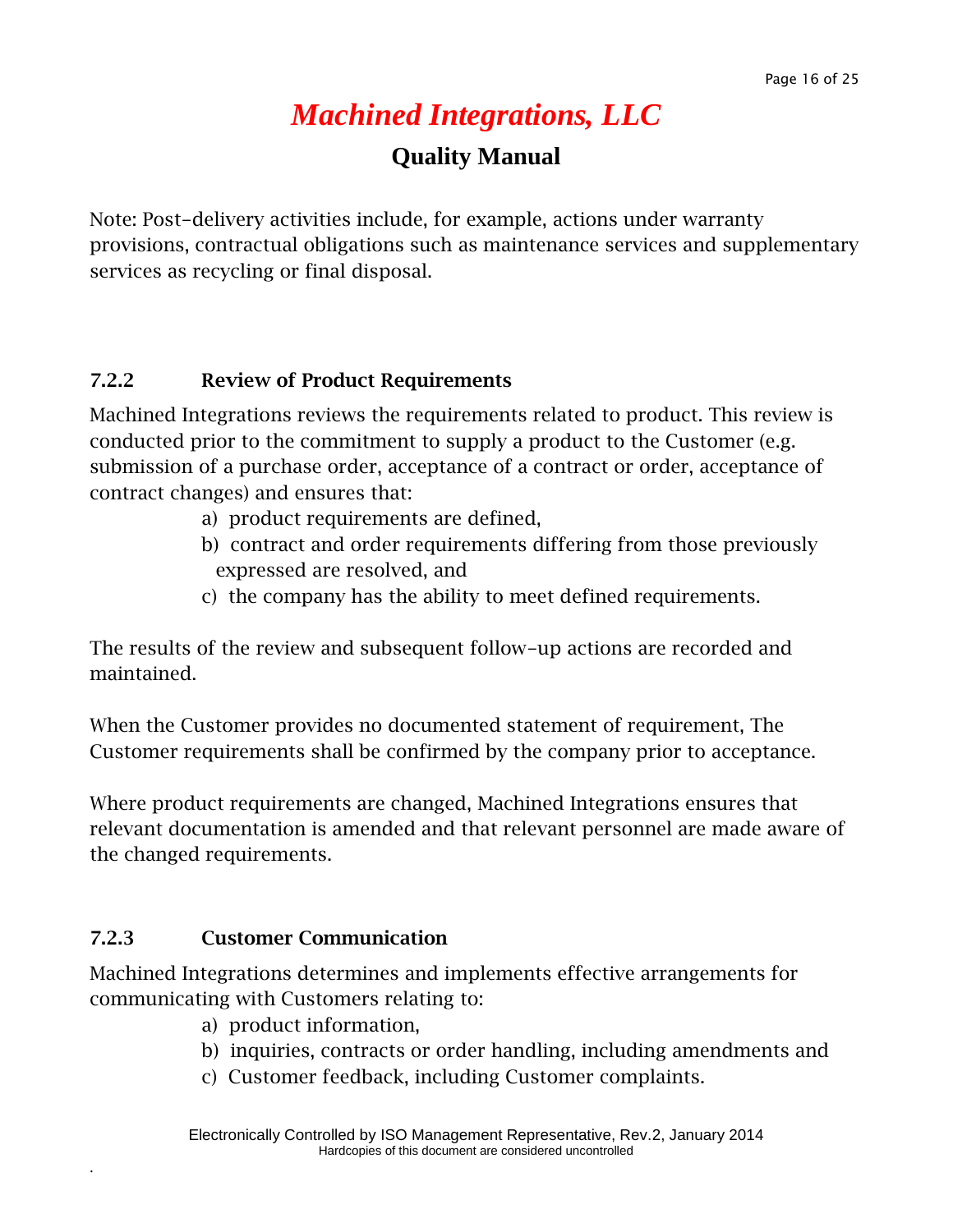#### **Quality Manual**

#### **7.3 Design and/or Development**

Machined Integrations is a non-design company. M.I. is a "contract-manufacturer", whose objective is to service Customers by providing quality products that meet their specific requirements.

#### **7.4 Purchasing**

#### **7.4.1 Purchasing Process**

Machined Integrations ensures that purchased product conforms to specified purchase requirements. The type and extent of control applied to the supplier and the purchased product is dependent upon the effect of the purchased product on the subsequent product realization or the final product. Machined Integrations evaluates and selects its suppliers based on their ability to supply product in accordance with company requirements. Criteria for selection, evaluation and reevaluation are established.

All results of evaluations and follow-up actions are recorded

#### **7.4.2 Purchasing Information**

.

Purchasing information describes the product to be purchased, including where appropriate:

- a) requirements for approval of product, procedures, processes and equipment (i.e. First Article Approval, Verifying Supplier internal In-Process Inspection Methods (i.e. AQL), Final Product Approvals, etc.)
- b) requirements for the qualification of personnel and

c) quality/validation requirements (i.e. Certificates of Conformance or Analysis, RoHS conformance, REACH, Country of Origin, etc. – as applicable)

The company ensures the adequacy of specified purchase requirements prior to their communication to the supplier.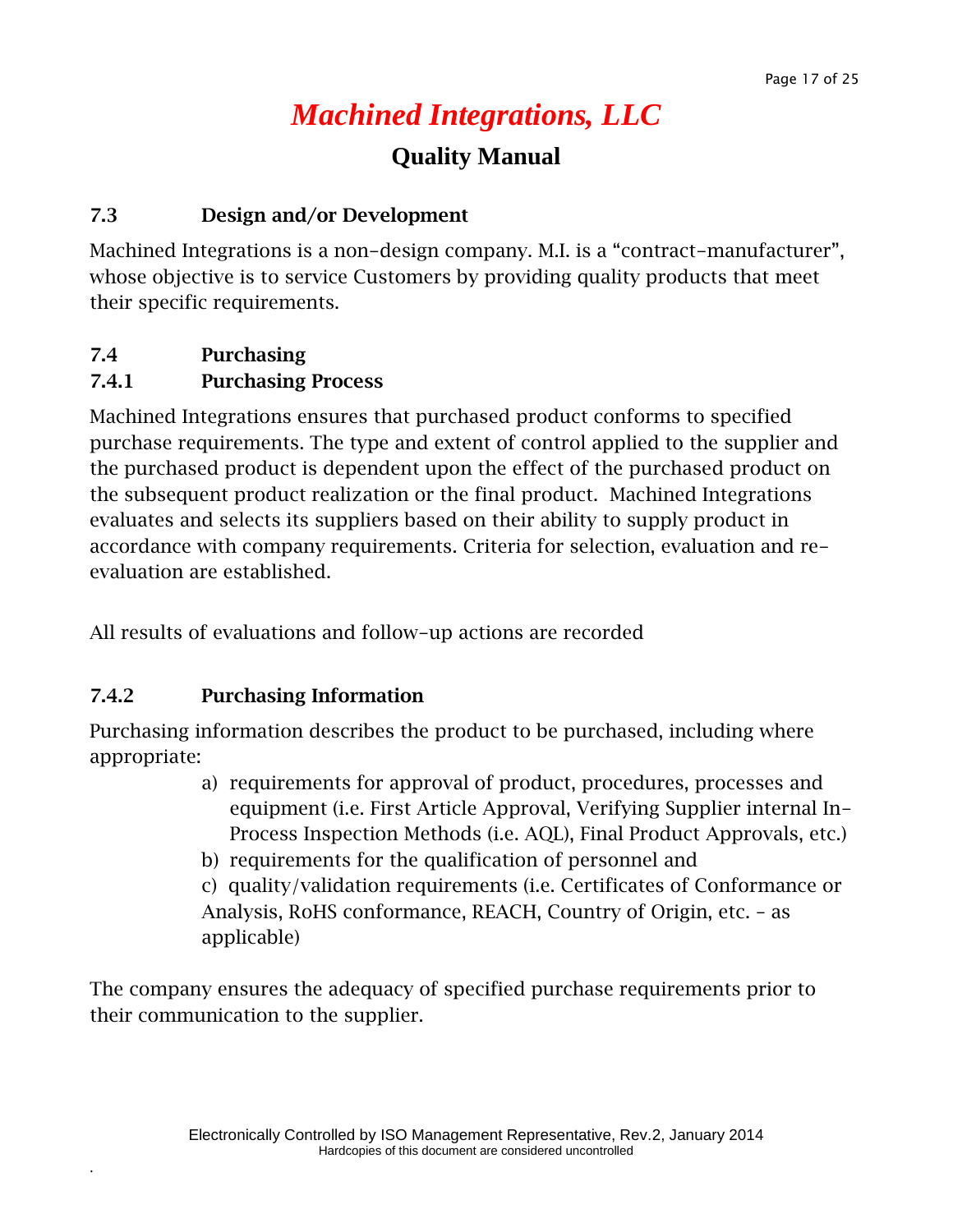#### **Quality Manual**

#### **7.4.3 Verification of Purchased Product**

If necessary, Machined Integrations shall establish and implement inspection, assessment or other activities necessary for verification of purchased product.

Where Machined Integrations or its Customer proposes to perform verification activities at the supplier's premises, the company states the intended verification arrangements and method of product release in the purchasing information.

#### **7.5 Production and Service Provision**

.

#### **7.5.1 Control of Production and Service Provision**

Machined Integrations controls service provisions through:

- a) the availability of information that specifies the characteristics of the product,
- b) where necessary, the availability of work instructions,
- c) the use and maintenance of suitable equipment,
- d) the availability and use of measuring and monitoring equipment, where applicable,
- e) the implementation of monitoring and measurement, and
- f) the implementation of product release, delivery and applicable postdelivery activities.

#### **7.5.2 Validation of Processes for Production and Service Provision**

Machined Integrations validates any processes for production and service provision where the resulting output cannot be verified by subsequent measurement or monitoring and, as a consequence, deficiencies may become apparent only after the product is in use.

Validation demonstrates the ability of the processes to achieve planned results.

Machined Integrations has established arrangements for validation that include the following, as applicable:

a) defined criteria for review and approval of the process,

Electronically Controlled by ISO Management Representative, Rev.2, January 2014 Hardcopies of this document are considered uncontrolled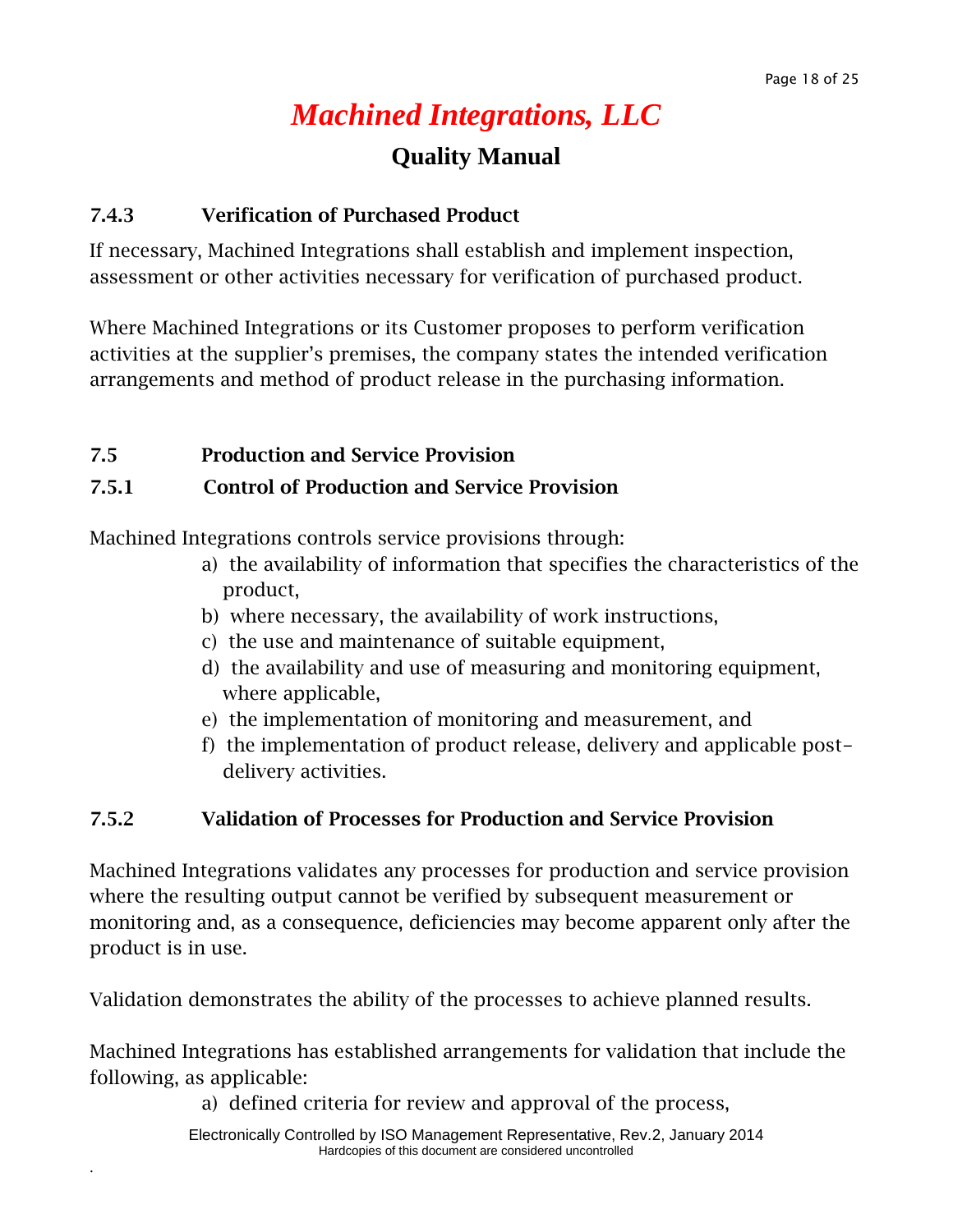#### **Quality Manual**

- b) qualification of equipment and personnel,
- c) use of defined methodologies and procedures,
- d) requirements for records and
- e) re-validation.

#### **7.5.3 Identification & Traceability**

Machined Integrations identifies, where appropriate, the product, by suitable means throughout product realization. Status is identified with respect to measurement and monitoring requirements throughout product realization. Machined Integrations controls and records the unique identification of the product, where traceability is a requirement and maintains records.

#### **7.5.4 Customer Property**

Care is exercised while Customer property, when applicable, is under control or being used by Machined Integrations. Machined Integrations will identify, verify, protect and safeguard Customer property provided for use or incorporated into the product. Occurrence of any Customer property that is lost, damaged or otherwise found to be unsuitable for use is recorded and reported to the Customer immediately. Machined Integrations reports this to the Customer and maintains records. An immediate corrective Action Report is issued internally to determine root cause, corrective action and the need for preventive action in such situations.

#### **7.5.5 Preservation of Product**

.

Machined Integrations preserves product during internal processing and delivery to the intended destination, in order to maintain conformity to requirements, if/when applicable. As applicable, preservation includes identification, handling, packaging, storage and protection and applies to the constituent parts of a product.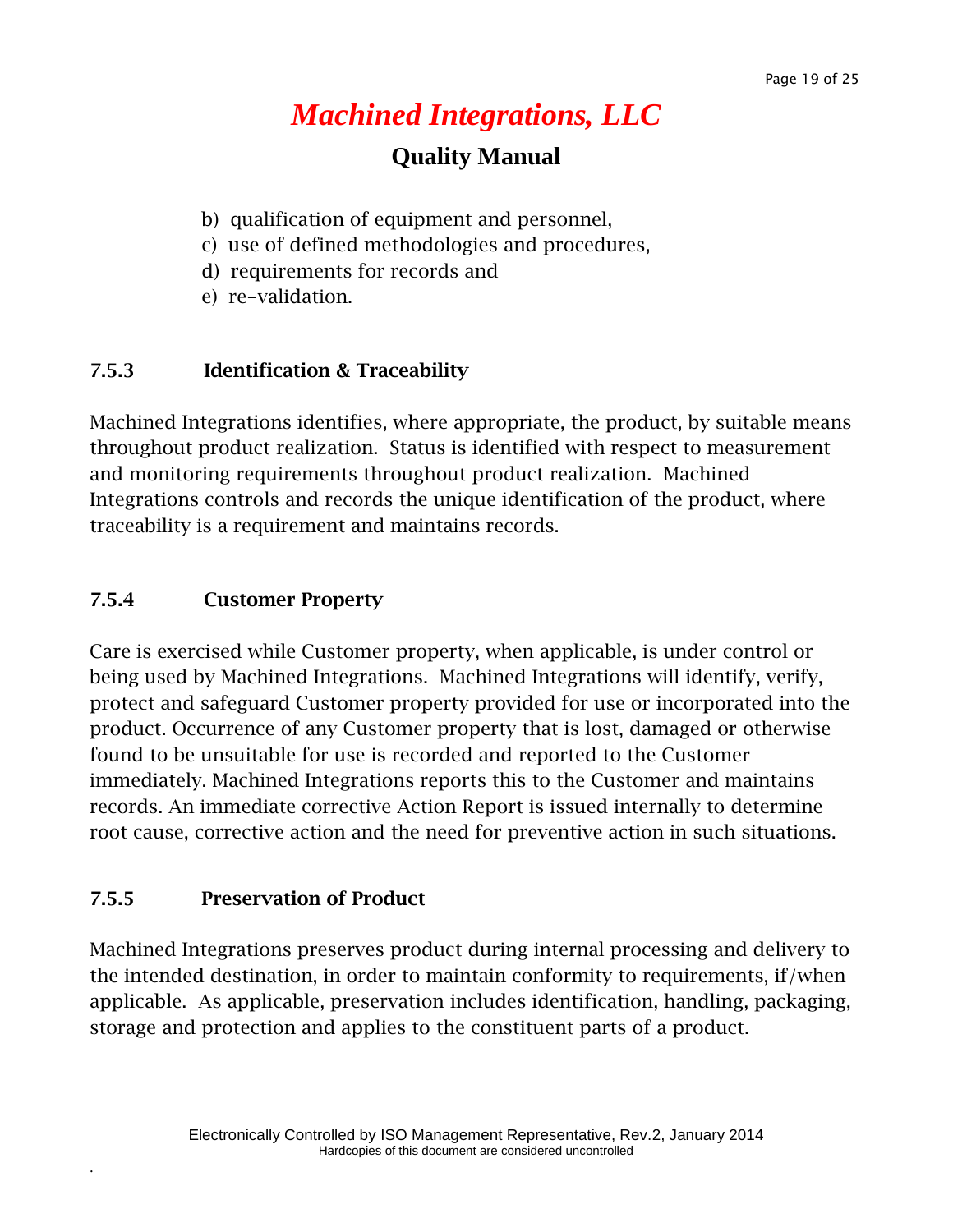#### **Quality Manual**

#### **7.6 Control of Measuring and Monitoring Equipment**

Machined Integrations identifies the measurements to be made as well as the measuring and monitoring equipment required to assure product conformity to specified requirements. Measuring and monitoring equipment used are controlled to ensure that measurement capability is consistent with the measurement requirements. Where necessary to ensure valid results, measuring and monitoring equipment is:

- a) calibrated or verified, or both, periodically or prior to use, against devices traceable to international or national standards; where no such standards exist, the basis used for calibration is recorded,
- b) adjusted or readjusted as necessary,
- c) identified in order to determine its calibration status,
- d) safeguarded from adjustments that would invalidate the calibration and
- e) protected from damage and deterioration during handling, maintenance and storage.

The company also assesses and records the previous measuring results when/if equipment does not conform, and takes immediate action on any affected product. Applicable records are maintained including results of calibration and verification.

.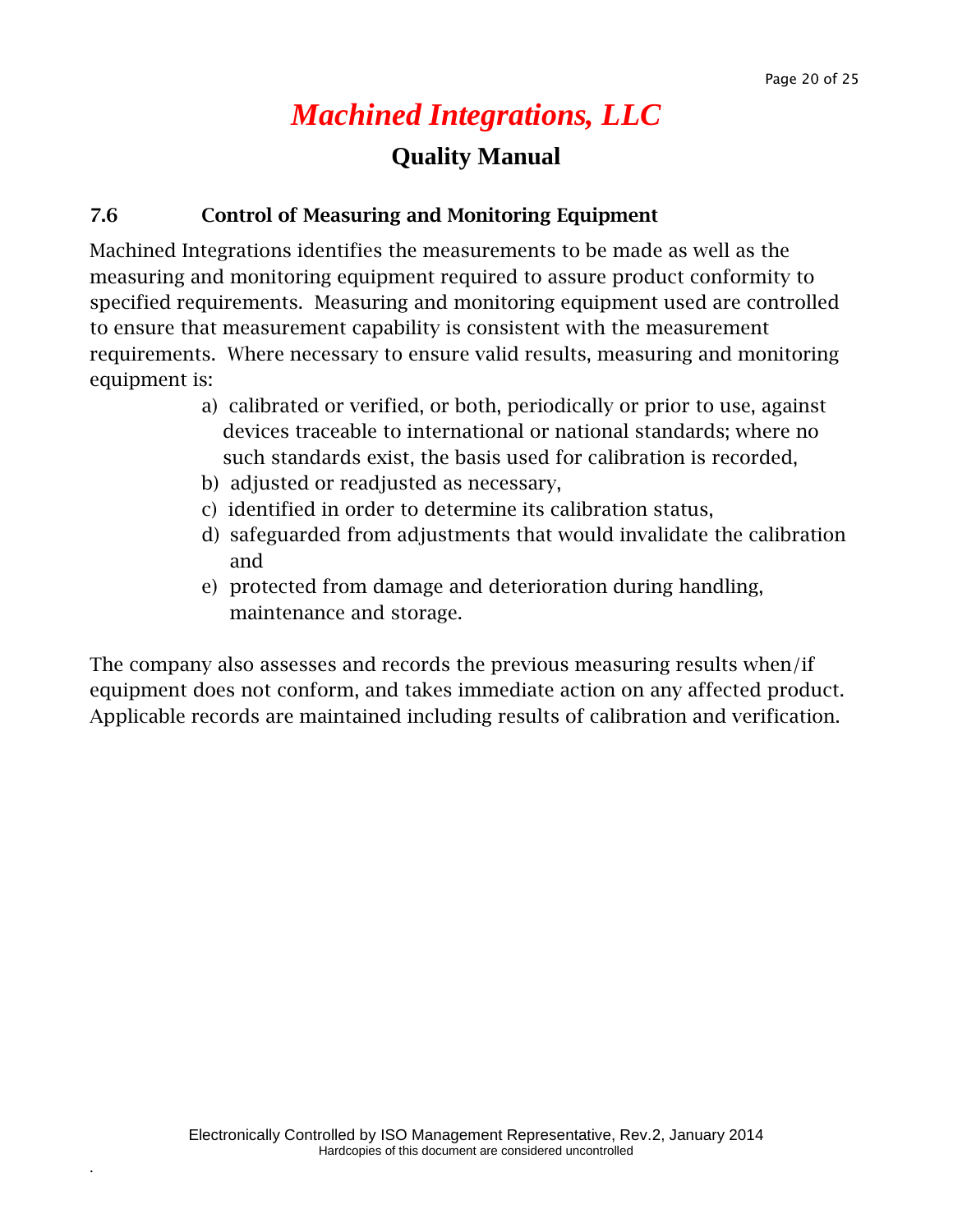#### **Quality Manual**

### **8.0 MEASUREMENT, ANALYSIS AND IMPROVEMENT**

#### **8.1 General**

Machined Integrations defines, plans and implements the measurement and monitoring activities needed to assure conformity and improvement processes needed

- a) to demonstrate conformity to product requirements,
- b) to ensure conformity of the QMS, and
- c) to continually improve the effectiveness of the QMS.

This includes determination of applicable methods, including statistical techniques, and the extent of their use.

#### **8.2 Monitoring and Measurement**

#### **8.2.1 Customer Satisfaction**

Machined Integrations monitors information on Customer satisfaction and/or dissatisfaction as one of the measurements of performance of the quality management system. The method of obtaining and using this information has been determined and is addressed in other sections of Machined Integrations' QMS.

Note: Monitoring Customer perception can include obtaining input from sources such as Customer satisfaction surveys, Customer data on deliverables including service quality, user opinion surveys, lost business analysis, compliments, warranty claims and dealer reports.

#### **8.2.2 Internal Audit**

.

Machined Integrations conducts internal audits to determine whether the quality management system conforms to the requirements of ISO 9001:2008 and has been effectively implemented and maintained.

Machined Integrations plans the audit program, taking into consideration the status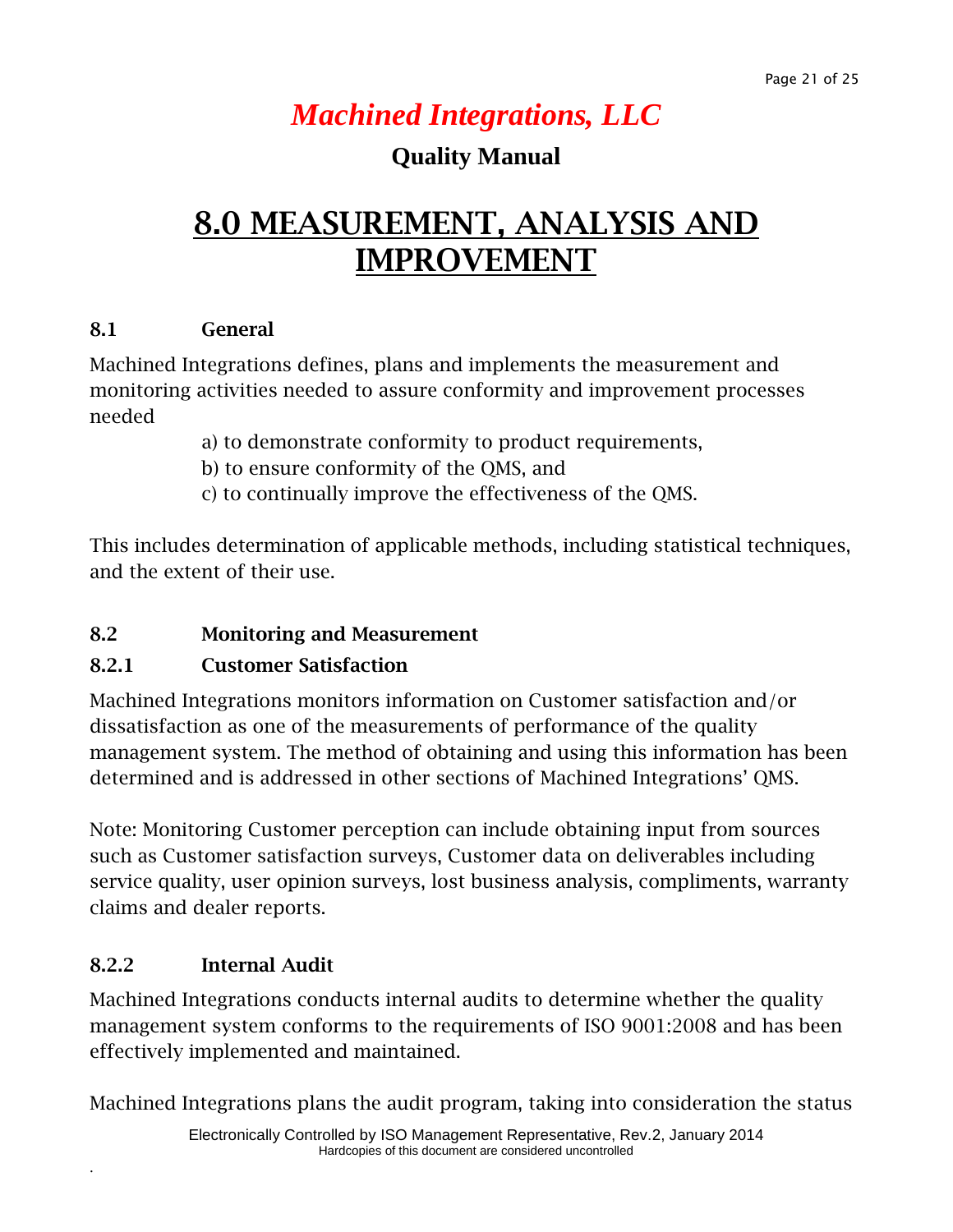### *Machined Integrations, LLC* **Quality Manual**

and importance of the activities and areas to be audited as well as the results of previous audits. The audit scope, frequency and criteria are to be defined at that time. Audits are conducted by personnel other than those who perform the activity being audited therefore the audits shall be impartial and objective. Records of the audits and their results are maintained.

Management responsible for the area being audited ensures that any necessary corrections and corrective actions are taken immediately to eliminate detected nonconformities and their causes. Follow-up actions include the verification of the implementation of action taken, and the reporting of verification results. A documented procedure is established to define the responsibilities and requirements for planning and conducting audits, establishing records and reporting results.

ISO 19011 is utilized as needed for guidance.

#### **8.2.3 Monitoring and Measurement of Processes**

Machined Integrations applies suitable methods for monitoring and where applicable, measurement of the quality management system process. When planned results are not achieved, correction and corrective action is taken, as appropriate, to ensure conformity of product. These methods confirm the continuing ability of each process to satisfy its intended purpose.

Note: When determining suitable methods, Machined Integrations considers the type and extent of monitoring and measurement appropriate to each of its processes in relation to their impact on the conformity to service requirements and on the effectiveness of the QMS.

#### **8.2.4 Monitoring and Measurement of Product**

.

Machined Integrations measures and monitors the characteristics of the product to verify that product requirements for the service are met. This is carried out at appropriate stages of the product realization process. Evidence of conformity with the acceptance criteria is documented and maintained.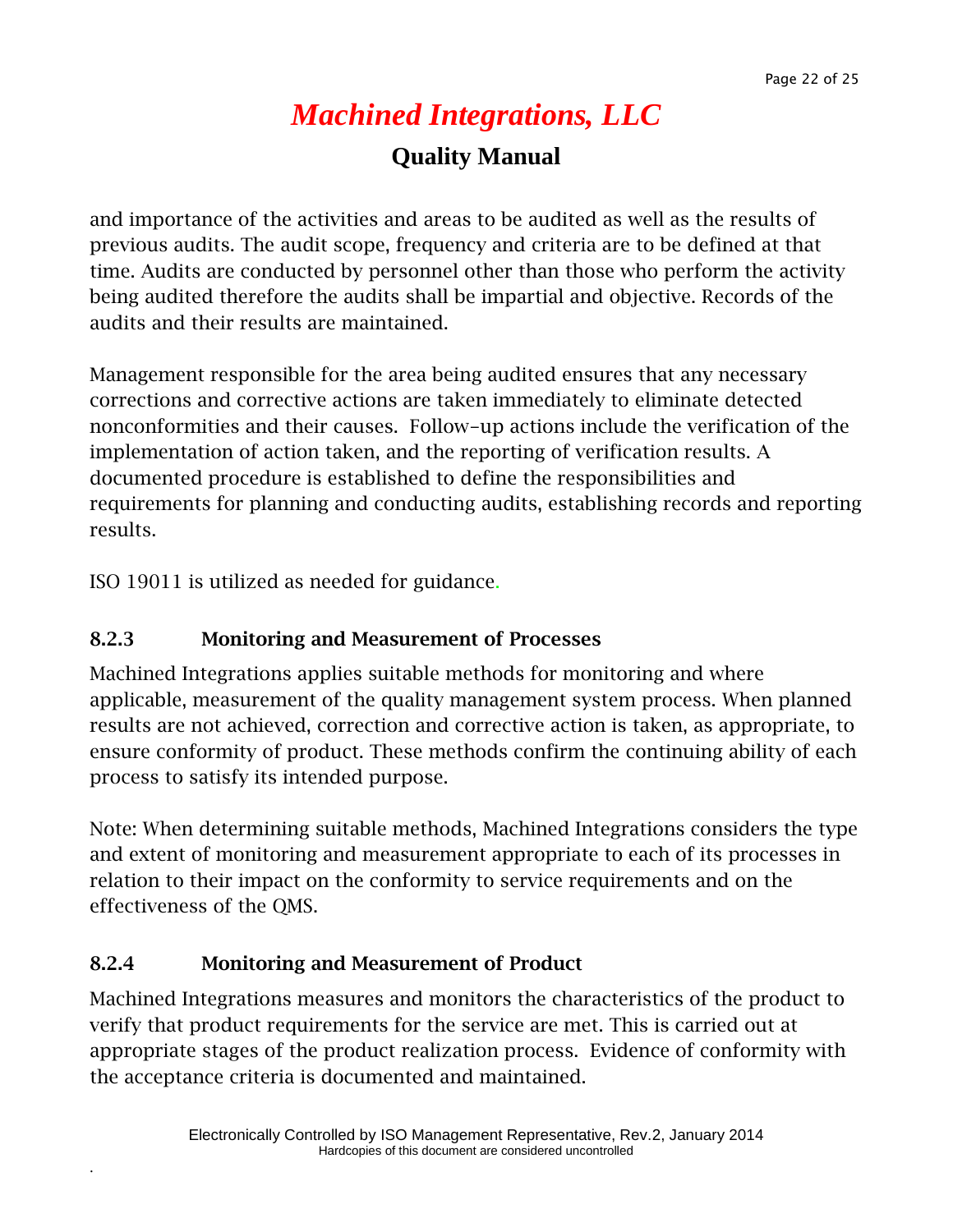#### **Quality Manual**

Records will indicate the authority responsible for release of product for delivery to the Customer.

The release of product and delivery of service to the Customer does not proceed until all the specified activities, including all planned arrangements, have been satisfactorily completed, unless otherwise approved by the Customer or other relevant authority.

#### **8.3 Control of Nonconforming Product**

Machined Integrations ensures that product which does not conform to requirements is identified and controlled to prevent unintended use or delivery. A documented procedure is established to define the controls and related responsibilities and authorities for dealing with nonconforming product.

Where applicable, Machined Integrations deals with nonconforming issues in one or more of the following ways:

- a) by taking action to eliminate the detected nonconformity,
- b) by authorizing its use, release or acceptance under concession by a relevant authority and, where applicable, by the Customer,
- c) by taking action to preclude its original intended use or application and/or
- d) by taking action appropriate to the effects, or the potential effects, of the nonconformity when conforming issue is detected after delivery or use has started.

When a nonconforming issue is corrected, it is re-verified to demonstrate conformity to the requirements. Records of the nature of the nonconformities and any subsequent actions taken, including concessions obtained, are maintained.

#### **8.4 Analysis of Data**

.

Machined Integrations determines, collects and analyzes appropriate data to demonstrate the suitability and effectiveness of the quality management system and evaluates improvements that can be made. This includes data generated by measuring and monitoring activities and other relevant sources.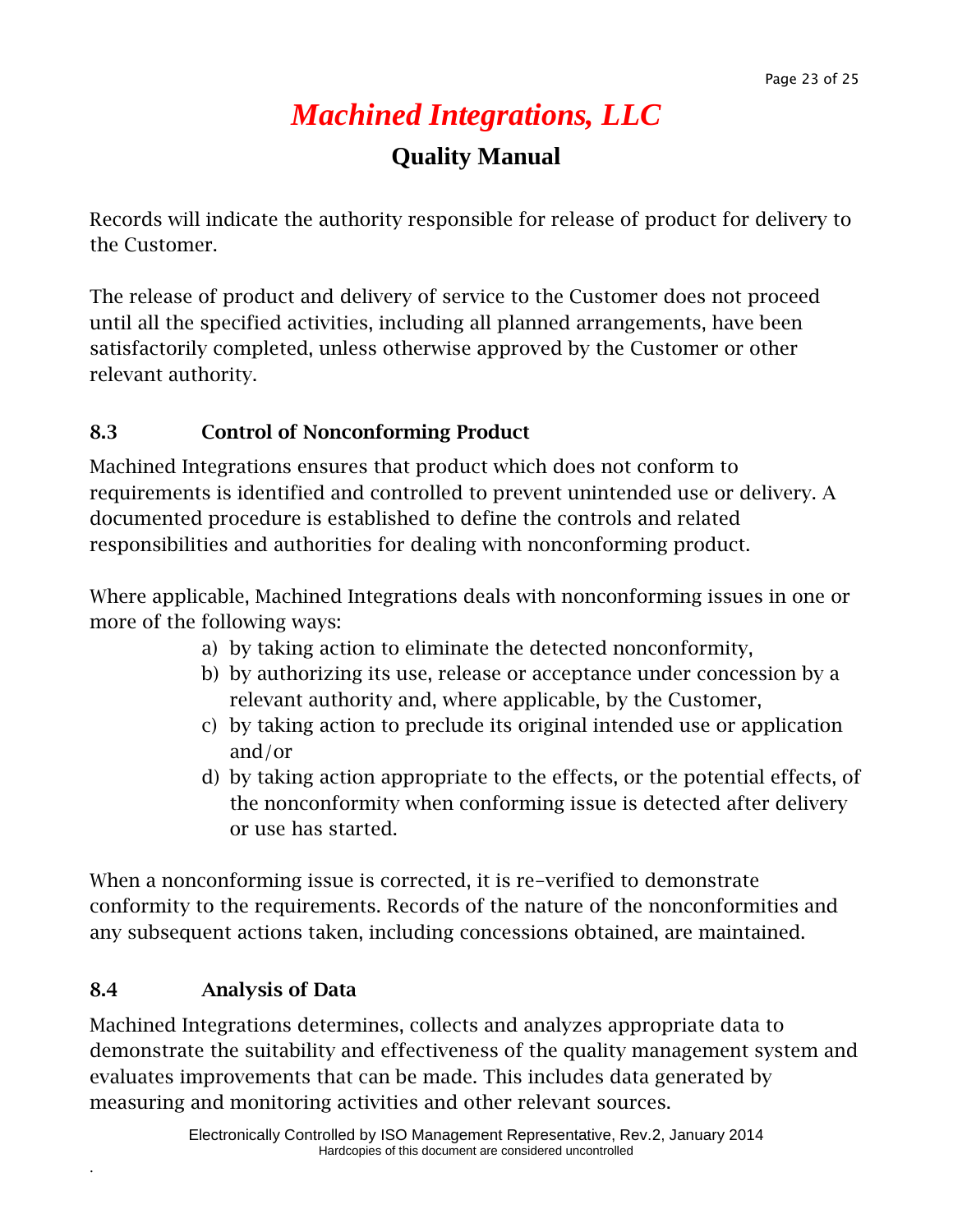#### **Quality Manual**

Machined Integrations analyzes this data to provide information on:

- a) Customer satisfaction and/or dissatisfaction,
- b) conformance to product requirements,

c) characteristics and trends of processes and services, including opportunities for preventive action and

d) suppliers.

#### **8.5 Improvement**

#### **8.5.1 Continual Improvement**

Machined Integrations plans and manages the processes necessary for the continual improvement of the quality management system.

Machined Integrations continually improves the effectiveness of the quality management system through the use of the quality policy, objectives, audit results, analysis of data, corrective and preventive action and management review.

#### **8.5.2 Corrective Action**

.

Machined Integrations takes corrective action to eliminate the causes of nonconformities in order to prevent recurrence. Corrective action is to be appropriate to the impact of the problems encountered.

The documented procedure for corrective action is:

- a) reviewing nonconformities (including Customer complaints),
- b) determining the causes of nonconformity,
- c) evaluating the need for actions to ensure that nonconformities do not recur,
- d) determining and implementing action needed,
- e) recording results of action taken and
- f) reviewing the effectiveness of corrective action taken.